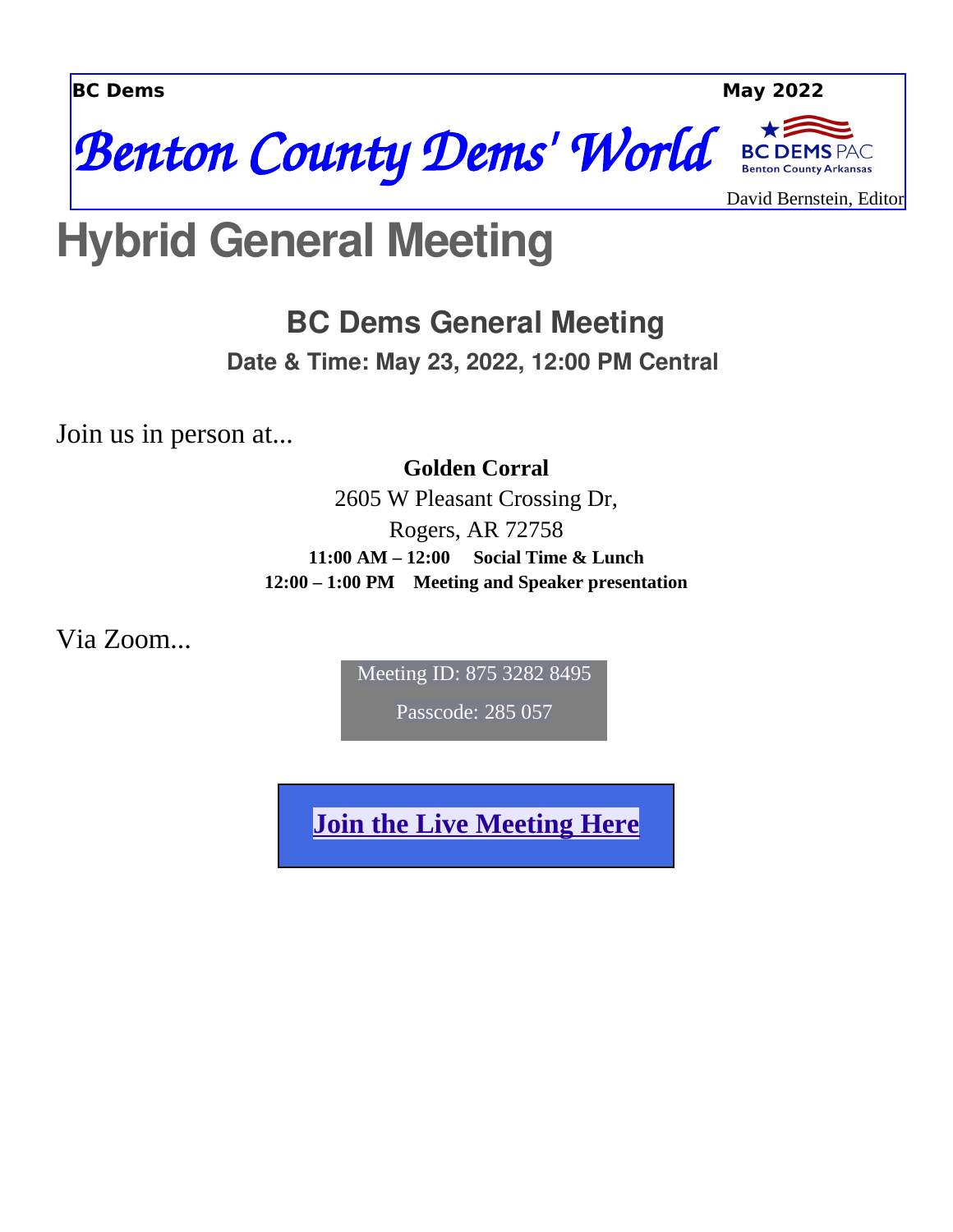# **Our Speakers This Month**

We'll be hearing from two women who have set their sights on the office of Justice of the Peace. As you know the JP position is part of the quorum court. The quorum court is essentially the legislative body of the county and has its hands on the purse strings for the county among other important duties. These are no fluff positions!



**Candidate for Justice of the Peace Benton County District 8**

 $\rightarrow$ 





#### **Sarah Luhtanen**

**Candidate for Justice is the Peace Benton County District 7**

←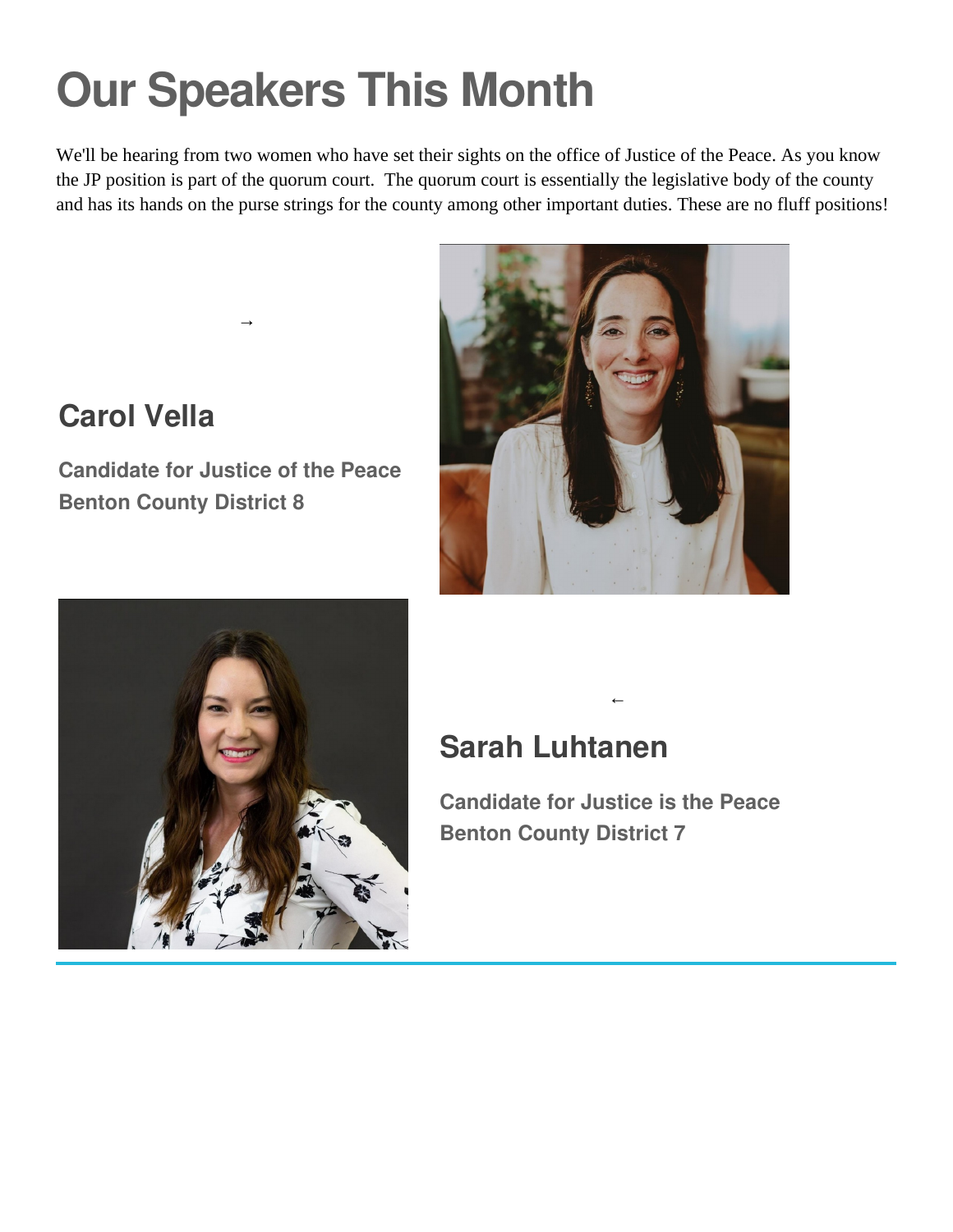#### **The President's Memo "Wait, let me read that again carefully."**

I am scared. In light of everything we know and the carefully crafted leaks from the Supreme Court, our individual rights are under attack.

The United States Supreme Court will rule on a Mississippi law calling for a total ban on abortions over 15 weeks gestational age. The law provides a few exemptions (medical emergencies and severe fetal abnormalities). Frankly, I don't want my surgeon to make medical decisions based on someone else's religious beliefs. Nor would I want that for my wife or daughter.

I understand the terrible consequences of overturning *Roe v. Wade* regarding women's health and reproductive rights. But what it also means is that rights like these, and other critical



individual choices may soon be made for you by the Arkansas legislature. I don't know about you but I am not comfortable with decisions made by our state representatives these days.

If we are worried about immigration, AR could decide to require everyone coming across our borders to be fingerprinted. That will be great for tourism. Perhaps, movies of a certain type are determined to be harmful to certain adults? Could Arkansas decide that all theaters can only show movies rated G? Maybe streaming services could be forced to block any content the state legislature deems harmful?

Sure, these scenarios sound ridiculous now. But who would have predicted a woman in Arkansas could lose her right to decide if she wants to carry a child or not?

Stay well, David A. Bernstein

## **Tom Cotton, Legal Scholar?**

Tom Cotton, a man with two Harvard degrees, attacked Supreme Court nominee Ketanji Brown Jackson for representing a defendant accused of terrorism.

— news reports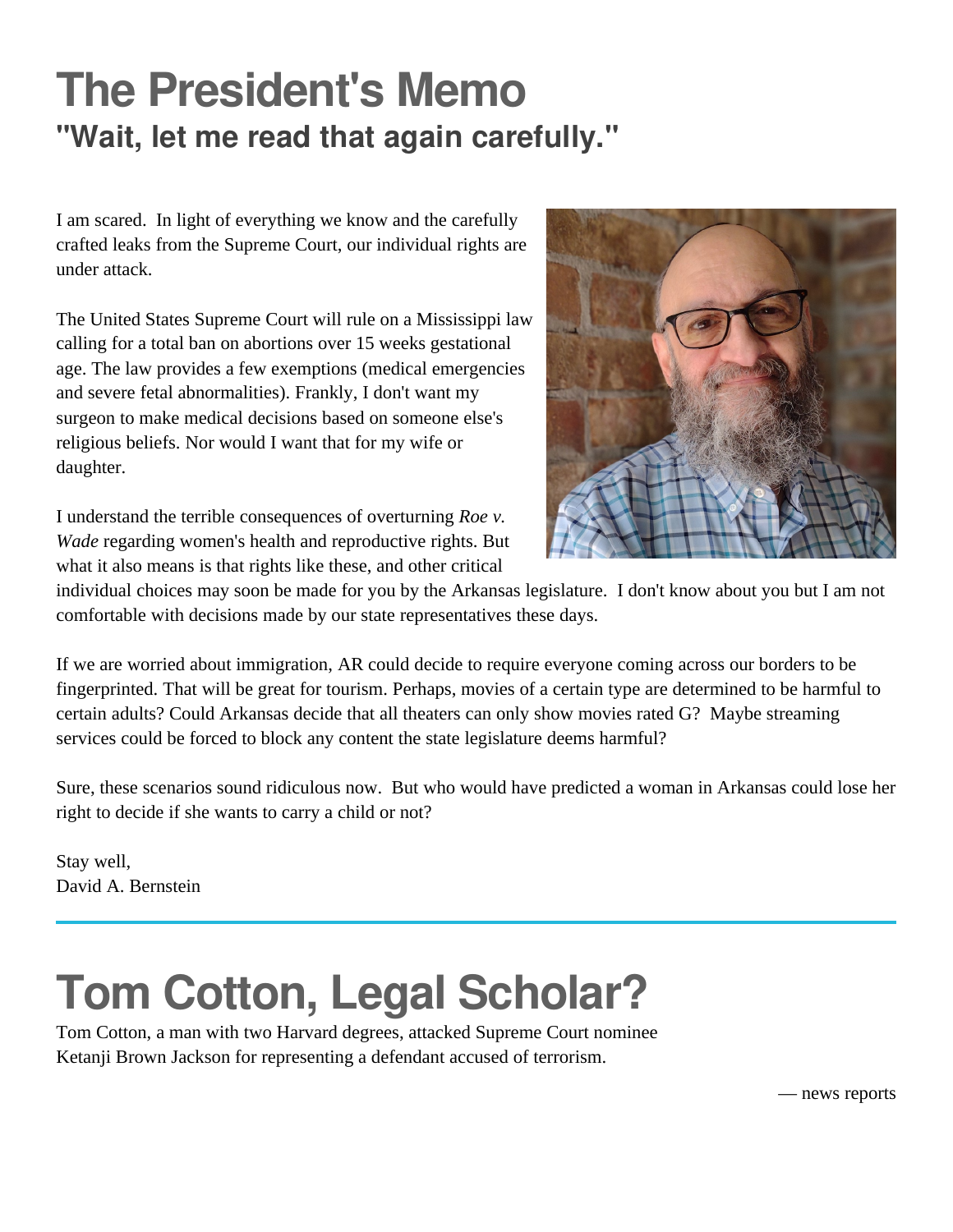A poetic response by Calvin Trillian

*"Tom Cotton doesn't seem to be aware That right to counsel's needed to be fair. To teach him, Harvard wasn't the solution. So maybe he should read the Constitution."*

-- Calvin Trillian The Nation, May 2/9, 2022, Issue

### **BLUE BOWLS**

l,



Go Ahead! Click or tap on the beautiful blue bowl image right here.

Stuff a few dollars into the virtual blue bowl. Believe it or not, your dollars are used to support Democratic candidates for office within Arkansas.

We only ask for a contribution of \$5 or more to offset those unavoidable transaction fees.

### **George Carlin on Abortion**

"Why is it that most of the people who are against abortion are people that you wouldn't want to [have sex with] in the first place? They will do anything for the unborn, but once you're born [middle finger gesture], you're on your own.

Pro-life conservatives are obsessed with the fetus from conception to nine months. After that, they don't wanna know about you. Nothing! No neo-natal care, no daycare… no welfare, if you're preborn, you're fine, if you're preschool, you're f\$#@^'ed."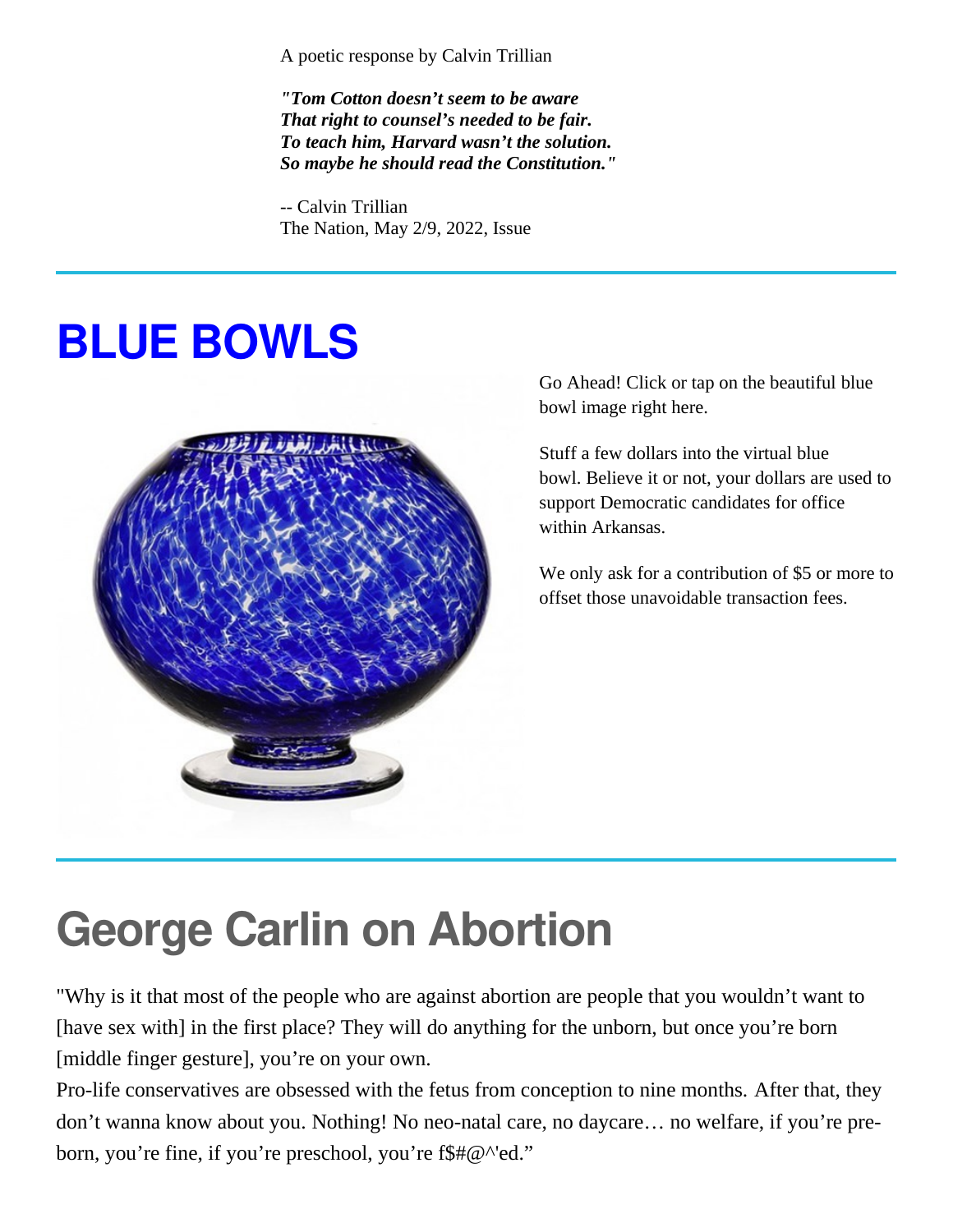#### **Minutes**

l

#### **BENTON COUNTY DEMS April 25, 2022, General Meeting Golden Corral, Rogers, AR**

President David Bernstein called the meeting to order at 12:00 noon. There were 9 members present. Three more joined via Zoom.

Dr. Richard Bland led the group in the Pledge of Allegiance. Vice President Anna Knecht introduced the speaker for the day, Supha Xayprasith-Mays, candidate for Arkansas governor.

Xayprasith-Mays, 52, emphasized she is not a politician. Instead, she has a background as a businessperson and an entrepreneur. She grew up in the Northwest Arkansas area, and her children are products of the Bentonville School system. She is multi-lingual. She said her motto is to put people first and to be inclusive. If elected governor, Xayprasith-Mays said her number one goal is to be transparent and available to the shareholders—the general public—at all times. She wants to build trust and to get people involved. She said two major areas she wants to focus on are education and health care. Green technology is also high on her list of priorities. For more information about this candidate, go to suphaforgovernor.com.

After a short question/answer session with the candidate, President Bernstein opened the business meeting. The minutes of the March 28th meeting had been emailed to members. Mike Reese moved the minutes be approved as submitted. Richard Bland seconded the motion, and it passed. The treasurer's report had also been emailed. Reese moved the report to be approved as written. Joel Ewing seconded the motion, and it carried.

As there was no business to discuss, President Bernstein opened a discussion about low attendance at monthly meetings. He urged everyone to personally invite people to attend the monthly meetings. One suggestion was to make sure the meetings are advertised on social media. Another suggestion was to invite local candidates as well as state candidates.

There being no further business, the meeting was adjourned at 1:04 p.m.

Diana Kolman, **Secretary**